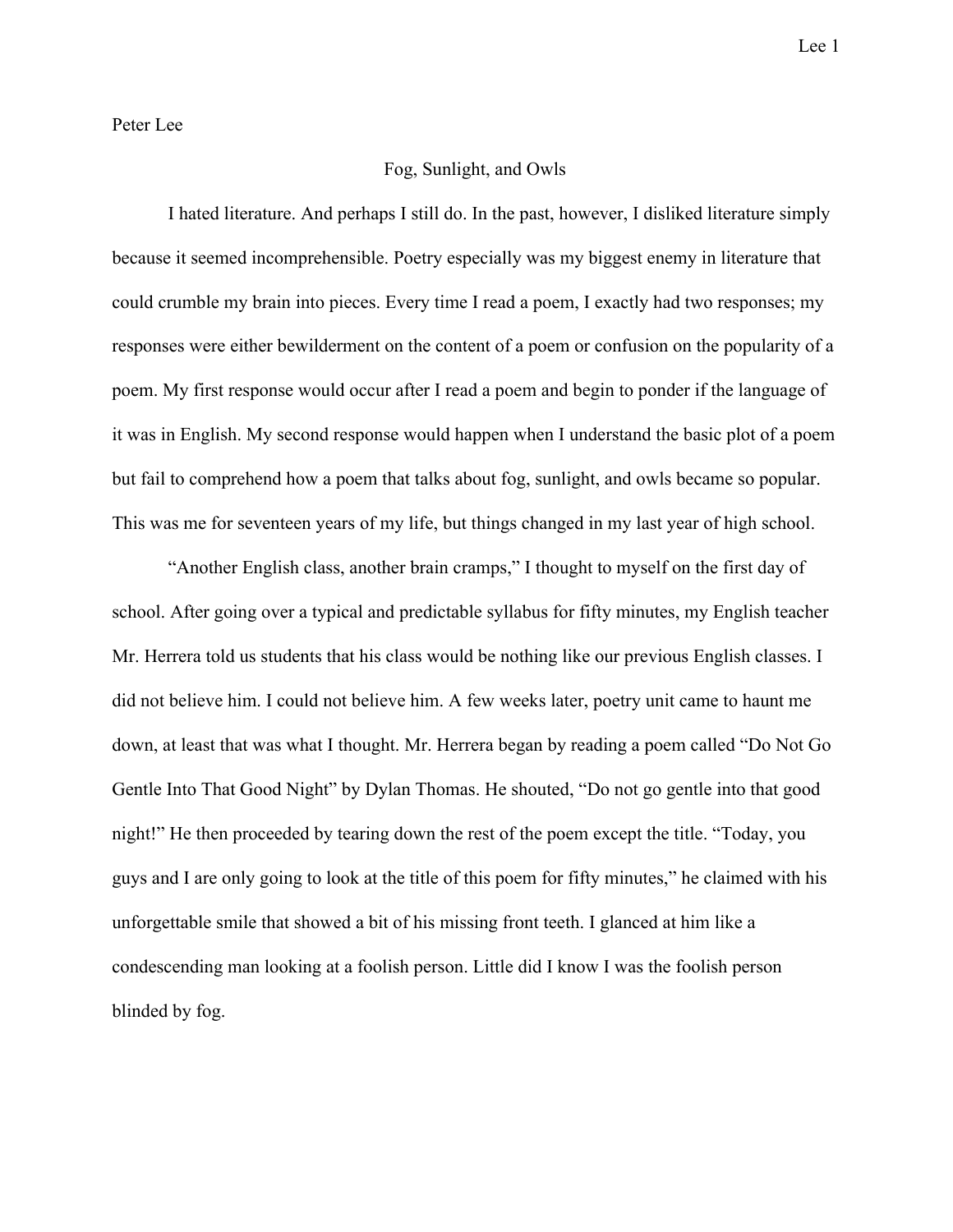Mr. Herrera shouted to the class, "Raise your right hand." Everyone raised his or her right hand. Then, he explained that we raised our hands because he used a command sentence, which starts with a base form of a verb. Suddenly, he banged on the board, which had the title of the poem written on it. Everyone jumped from the resonating banging sound, and before we even came to our seats, he quickly yelled, "Do not! The title starts with 'do not.'" He explained that the title is a command sentence, suggesting that the poet is demanding something. Furthermore, he expounded that the word "night" in the title is a symbolic representation of death because night occurs at the "end" of a day. Reading the title for one last time, he figured out that the entire poem is about a poet commanding someone to not gently accept death. I just could not believe the amount of information he was able to scrutinize just from the title. As if that was not enough, he asked us to think about why the night is called "good" night in the title if night represents death. "How can death be good?", he questioned. Mr. Herrera, abruptly breaking the silence of his class, also asked us to contemplate why the adjective "gentle" was used in the title instead of the adverb "gently" when it was definitely modifying the verb "go." Suddenly, I heard the bell ring and the class was over before I could even start to ponder about those questions. Speechless and dumbfounded, I just could not grasp how my teacher was able to spend an entire class time just analyzing the title of a poem. That moment, I realized how profound literature truly could be.

Next day, for the first time in my life, I went to an English class excited about learning. I wanted to learn how to analyze a poem like Mr. Herrera. I wanted to learn what meanings were behind those fog, sunlight, and owls. The first lesson I learned from Mr. Herrera was understanding the purpose of every word. He explained that every single word in a text is there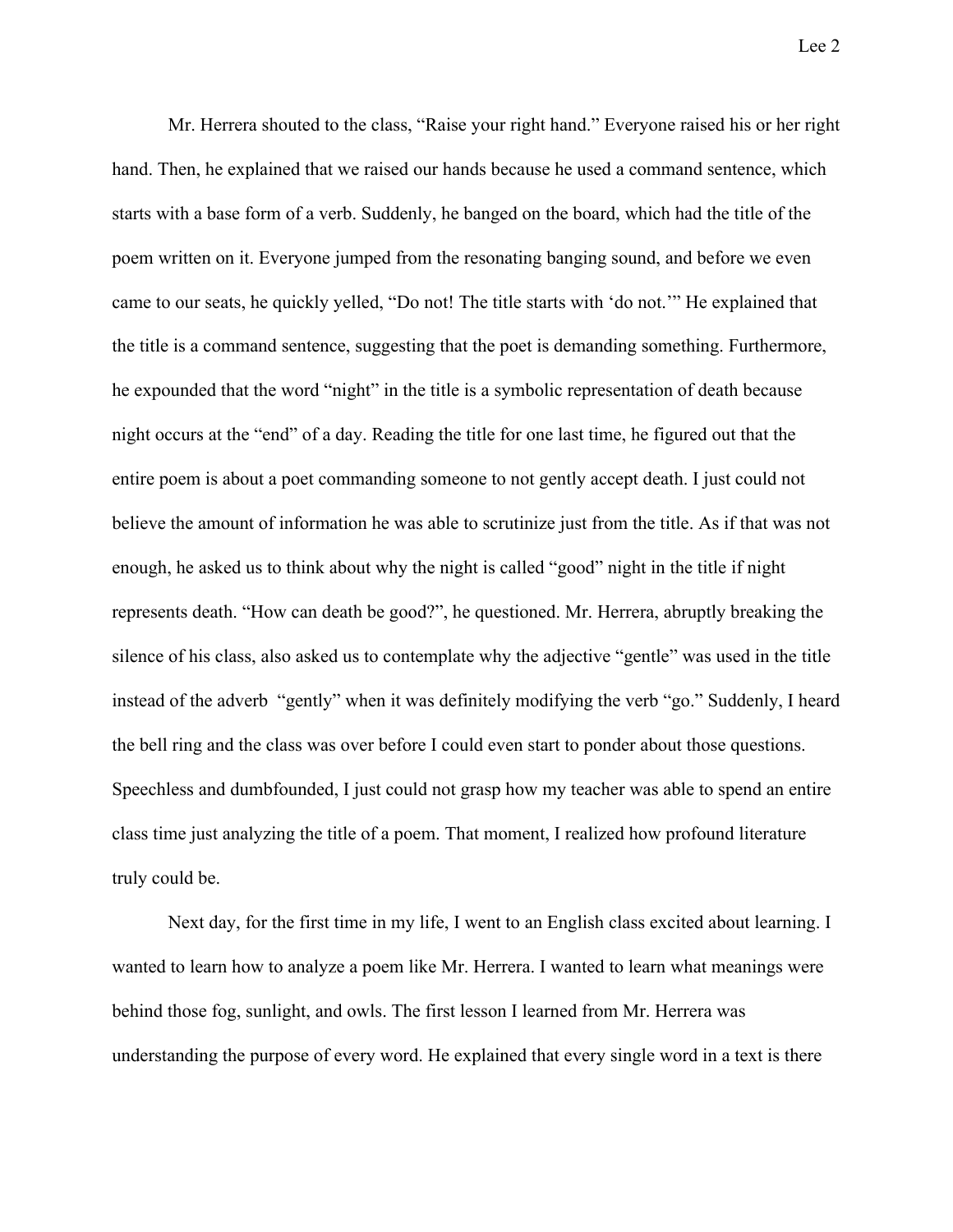for a good reason, especially in poetry because of its brevity. From this lesson, I learned to not underestimate any parts of a text such as title, structure, and other features of a text. Beyond this lesson, his lessons throughout my senior year were like a warm sunlight to me that enabled my growth as a reader. One lesson that impacted me the most was his lecture about symbolism. He made his class memorize symbols of animals and plants and colors in a rainbow. Although the process of memorizing was boring to say at least, once I started to apply those symbols as he taught me to, I felt like I was playing a game of treasure hunt. Finding symbol was like discovering small bits of clues about an author's text that would ultimately lead me to the treasure called "author's purpose." This way of thinking made me feel one step closer to a writer and greatly improved my ability to deeply analyze literature in general. By the end of my senior year, I had acquired a skill to find clues in a text even in tough situations like owls finding their preys in the dark.

However, the process of becoming an owl-like was not easy. One novel that challenged me the most was *Heart of Darkness* by Joseph Conrad. This dense novel was layered with complex symbolism in such a way that reading and analyzing just one page of this book took me more than an hour. Despite that, nothing was more satisfying than playing a treasure hunt of symbolism with so many symbols to find. As I hunted more and more symbols, a feeling of firm grasp kept motivated me to continue finding remaining symbols. That sensation of the firm grasp I felt about an author's work and its purpose after finding a symbol was more than enough for me to push through and continue reading.

 As I progressed with my new perception of literature throughout my last year of high school, I learned to play a game of treasure hunt not only of symbolism but also of diction, tone,